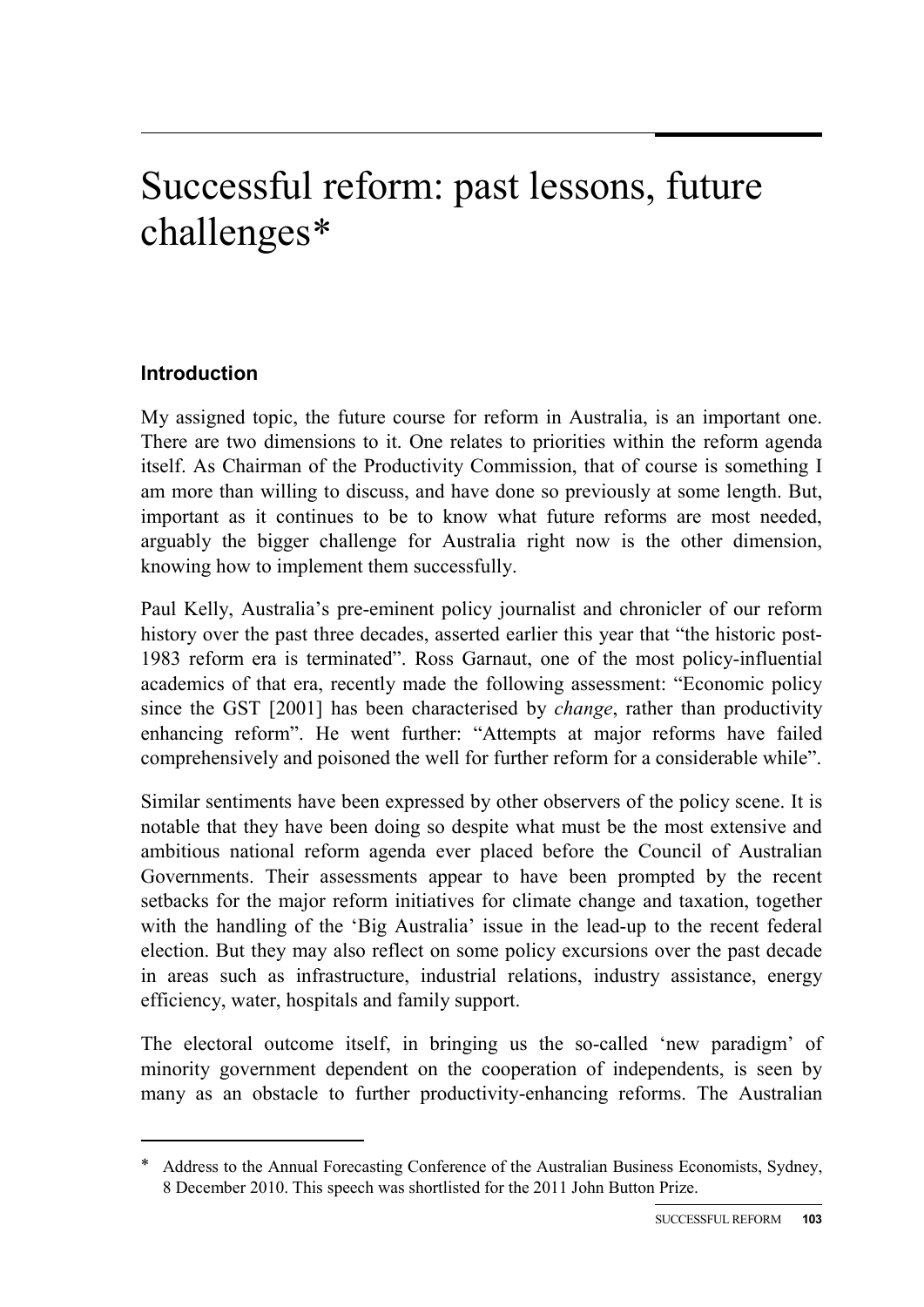Financial Review's editorial just after the election declared it "the worst possible outcome for stable government and the unpopular economic reforms that are needed..."

Moreover, reform must now occur in a post-GFC context, with fiscal pressures that will limit the scope for investment in a number of the 'human capital' areas within a National Reform Agenda devised in fiscally more bountiful times. The need to rebuild its budget has also constrained the ability of the Australian Government to 'reward' the States for their reforms, a central tenet of the National Competition Policy's successful implementation and likely to remain the key to ongoing state support for the COAG Reform Agenda.

This comes at a time when the promise of a more cooperative or collaborative Federalism has been wearing increasingly thin. Not only has Western Australia continued to play hard to get on national reform, there has been strong resistance to Commonwealth initiatives in key reform areas by the two 'heavyweight' eastern states, Victoria (eg water, hospitals) and NSW (eg OH&S, national curriculum). This apparent discord may be heightened by changes in government at the state level.

# **The productivity imperative**

If 'productivity enhancing' reform is indeed becoming a no-goer, Australia is in for a tough time. For a start, this would make it harder for us to meet the fiscal challenges from the Global Financial Crisis in the short term and, in the long term, the ageing of the population. We would also struggle to meet the demands and costs of more sustainable resource use and desirable environmental rectification. Australians may again start to see international competition and globalisation as threats rather than opportunities. And our capacity to raise the living standards of Indigenous and other disadvantaged members of the community would be weakened, when it needs to be strengthened.

Productivity enhancing reform is so crucial to our economic (and social) futures because productivity growth itself — the ability to get more out of a country's resources — is the mainstay of economic progress. Growth in labour productivity accounted for around 80 per cent of the growth in per capita incomes of Australians over the past four decades, with 'multifactor' productivity growth (which abstracts from the growth effects of increasing capital) accounting for about 40 percent of that.

If, as the Nobel Laureate Paul Krugman has famously put it, 'in the long run productivity is nearly everything', Australia's prospects currently may not appear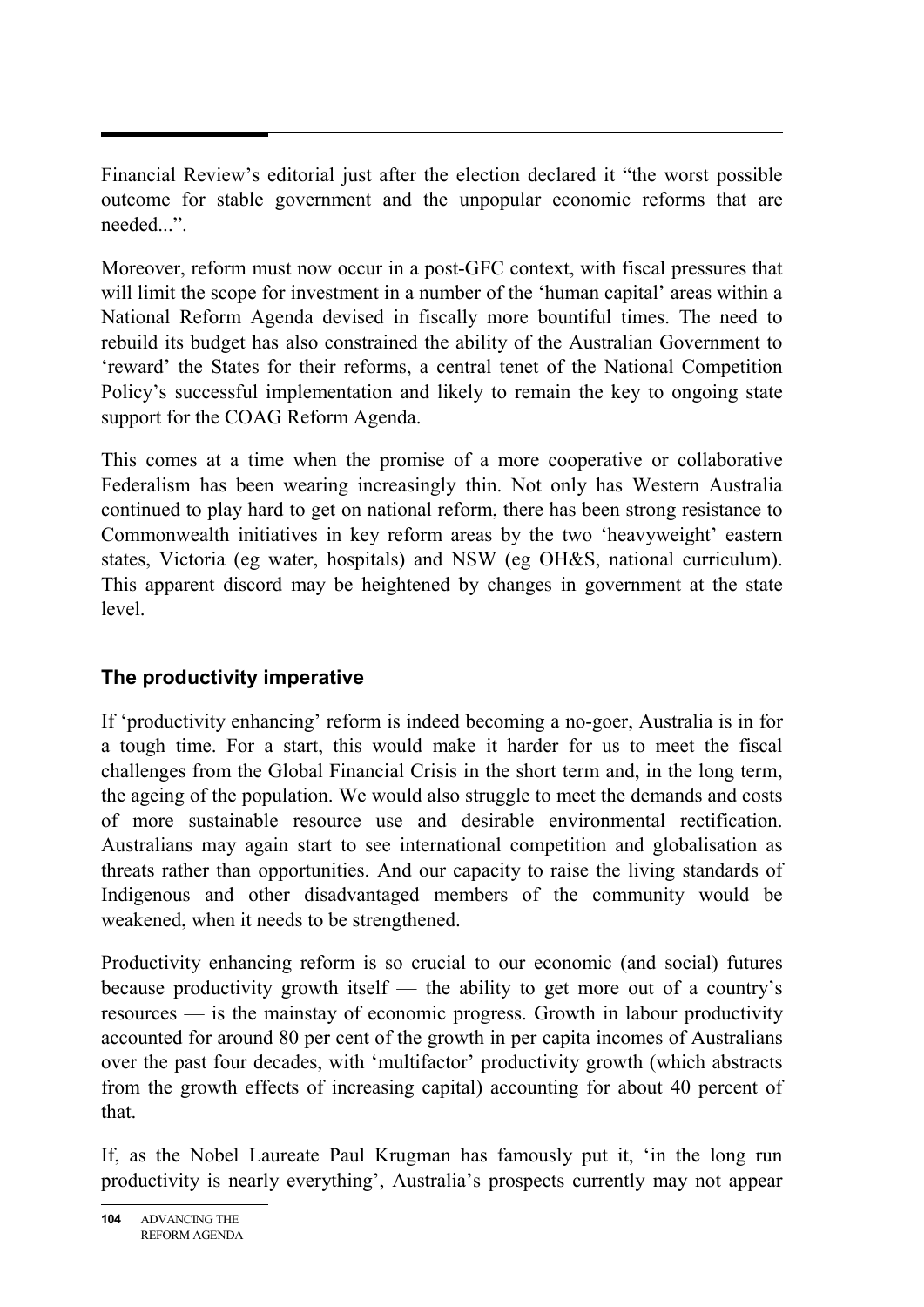very promising. Following a stellar performance in the 1990s, driven in large part by the structural reforms initiated in the previous decade, our productivity growth in the early 2000s fell back to its long term average. That in itself is no cause for alarm. But since then it has fallen below even pre-1990 rates. In the most recent year for which we have data, 2009-10, there was only slight growth in (the traditional 12 industry) market sector MFP; though this was an improvement on the previous year when MFP, buffeted by the global crisis, actually fell by 2.4 per cent, something not seen in almost 30 years.

Just as the productivity surge in the 1990s yielded substantial income gains on average for Australian households, the productivity slump of the 2000s could have been expected to bring with it a decline in incomes. In fact, thanks largely to our rampant terms of trade, income growth for most of that period was at historical highs. But both history and economic logic tell us that this cannot go on indefinitely. I will leave forecasting to those expert in that field, simply noting that the escalation in prices for our mineral exports reflects circumstances on both the demand and supply sides of markets which can be reversed or which can give rise to 'correcting' changes.

At some point we will then return to Krugman's long run, and reliance on productivity growth to achieve further improvements in the living standards of Australians. I am intentionally abstracting here from growth in the other two Ps, participation and population. The former has natural limits — and is currently historically high — while population growth is dependent on (net) immigration, the impact of which on the average per capita income of existing residents is ambiguous (with a greater likelihood of it being negative than positive).

So how do we ensure that productivity again rises to the occasion? This question is being posed primarily as a challenge for further reform. While I would naturally agree with its importance, we need to keep things in perspective. As Commission research has demonstrated (and we have previously been at pains to point out) much of the recent pronounced decline in *multi-factor* productivity can be traced to developments in a few specific markets — reflecting the mining boom and drought — that cannot be blamed on lack of reform or poor policy. It is therefore likely to be at least partly self-correcting in time. (Agricultural MFP has already rebounded — growing by 14 per cent in 2008-09 — but mining much less so, in part because investment and employment continue to grow strongly.)

This is set out in some detail in a number of Commission research publications (and in a refereed journal article). But even without the benefit of such 'forensics', the coexistence of historically low growth in multifactor productivity with historically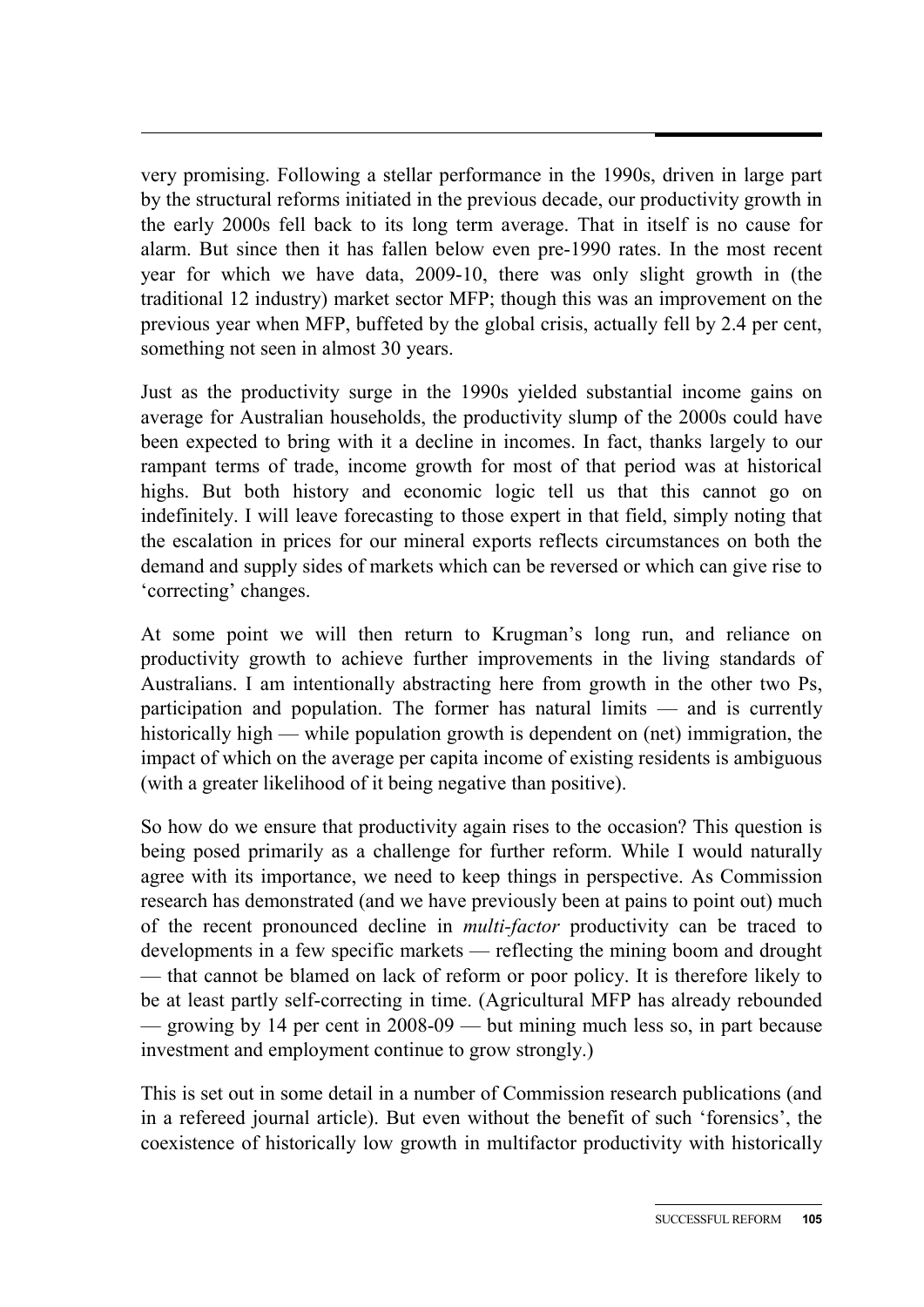high growth in income, capital investment and jobs over recent cycles is likely to have been more than coincidental.

That said, some of the decline has also reflected unusually high growth in labour and capital absorbed by the energy and water sectors, which in part has been induced by policies that are likely to have a lasting negative influence on *measured* productivity. By the same token, Australia's recent productivity declines obviously would not have been so pronounced had there been more productivity-enhancing reform over the past decade, depending on the lead times involved. And even if we can expect some 'natural' recovery in the productivity numbers in time, reforms that reinforced or added to such gains could bring substantial additional benefits to the Australian community.

For example, if (labour) productivity growth could just get back to the long-run average rate of 1.75 per cent that preceded the 2004-2008 cycle, rather than the 1.6 per cent average growth assumed in Treasury's latest Inter-generational Report, then, abstracting from changes in the rate of employment and investment, per capita incomes would be 6 per cent higher by 2050. And if we could reclaim the 2 per cent average annual growth recorded in the 1990s in a sustainable way — admittedly a big ask — Australia's GDP would be some \$400 billion larger than otherwise, with per capita incomes 17 per cent higher (worth nearly \$19,000 per person in today's dollars).

In short, a little bit of productivity growth goes a long way. Any reform that could achieve this successfully is a reform worth pursuing. The real risk stemming from the boom, if our own history is any guide, is one of complacency about pursuing those reforms.

That of course begs the question as to what 'successful reform' actually means in this context. This is not a trivial question.

# **What is a 'successful reform'?**

The term 'reform' is being employed liberally today by the proponents of almost any policy change, whether it is likely to advance the public interest or not. It has accordingly begun to lose meaning in public discourse and, worse, risks giving real reform a bad name. (A senior state official mentioned to me recently that his government now avoids using the term.)

The dictionary tells us that the word 'reform' actually means "change for the *better*". In a policy context, that translates to changes in existing government financial, regulatory or procedural arrangements that are likely to make the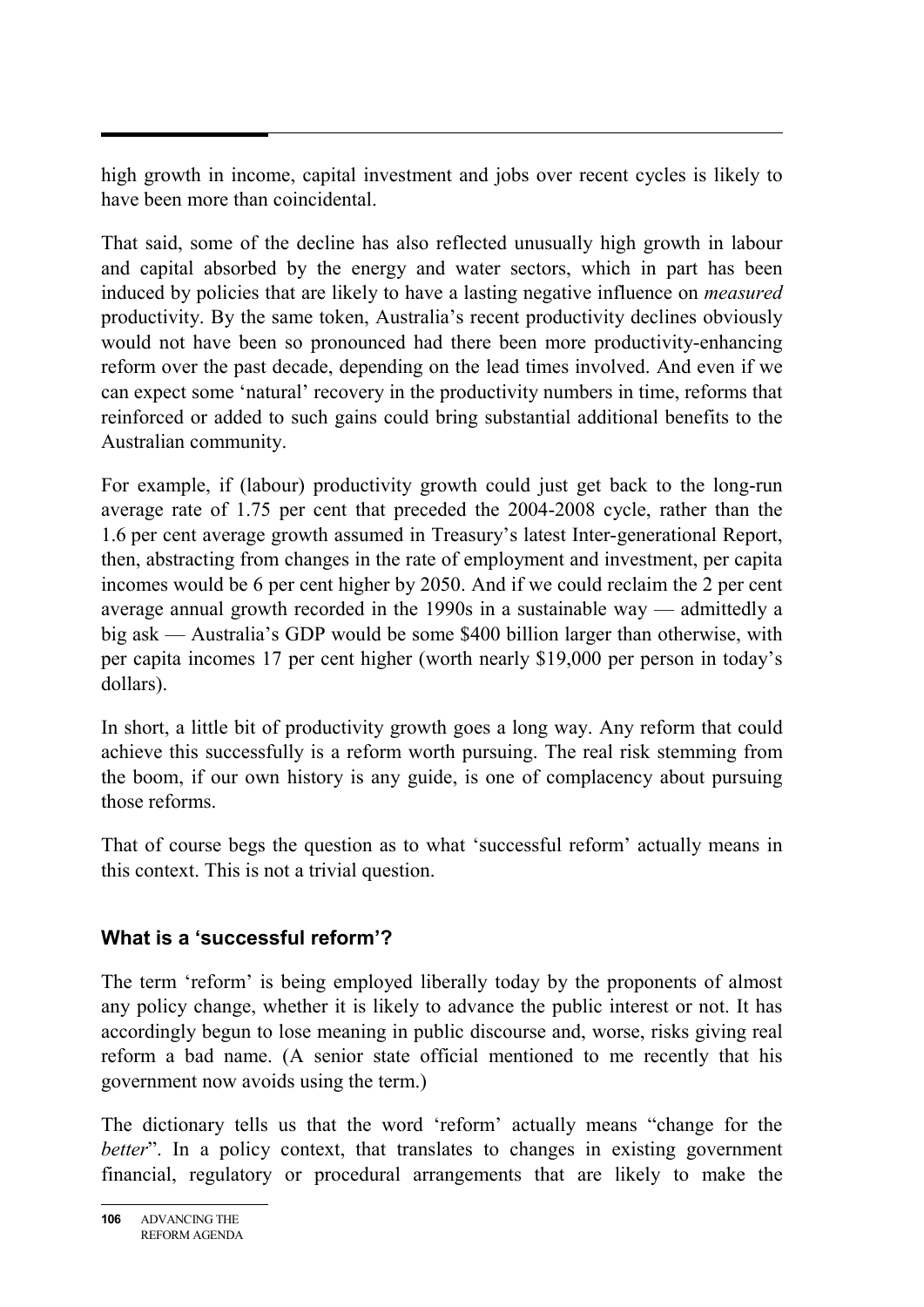community 'better off' (which I interpret broadly to encompass living standards and quality of life).

Against this (reasonable) benchmark, I am sure that many of us can think of policy initiatives that have had a doubtful entitlement to the reform label. For example, over the past decade, there has been widespread questioning of the benefits of such initiatives as the subsidy for local ethanol production, the Baby Bonus, the bans on filament light globes, the Fuel and Grocery 'watches' and Cash for Clunkers, among many others. (You will have noted that even this truncated list transcends politics.)

For a policy initiative to be worthy of the name 'reform' we must have some confidence, based on established theory or evidence, that it is likely to yield a net benefit to the community over time. Moreover, the likely gains should exceed those from other policy options directed at the same objective. To take a topical example, the estimated 'price' for a tonne of carbon abated varies greatly, depending on the particular policy measure employed, ranging around \$10-40 per tonne under an explicit tax or trading regime, to hundreds of dollars for solar feed-in tariffs, and thousands of dollars for some other schemes. The latter programs accordingly should have little claim on the term 'reform' in a greenhouse policy context (apart from any claims they may have on industry policy or other grounds).

So what is a '*successful*' reform? There are two key conditions that I believe need to be satisfied.

One is that the outcomes of the reform broadly accord with its objectives and what was anticipated when it was introduced. In other words it should achieve its goal, and do so without major collateral damage or unintended consequences. The fact that the latter phenomenon has acquired the status of a 'law' (more popularly attributed to 'Murphy') tells us that bad surprises are all too common. While sometimes this may be of little consequence in the total scheme of things, in other cases it can compromise the objective being pursued. For example, it is possible to imagine a greenhouse policy that actually *increases* global emissions, or a resource rent tax that *reduces* production activity, or alcohol or drug initiatives that encourage *greater* usage by target populations.

The second feature of a successful reform is that it is *sustainable*; that it is not vulnerable to being reversed, or substantially amended in ways that negate its objectives. To satisfy this condition, the reform must either be broadly accepted by the public when introduced or, if not, it must become so in time. It must not remain too contentious, nor (related to this) meet much ongoing organised resistance.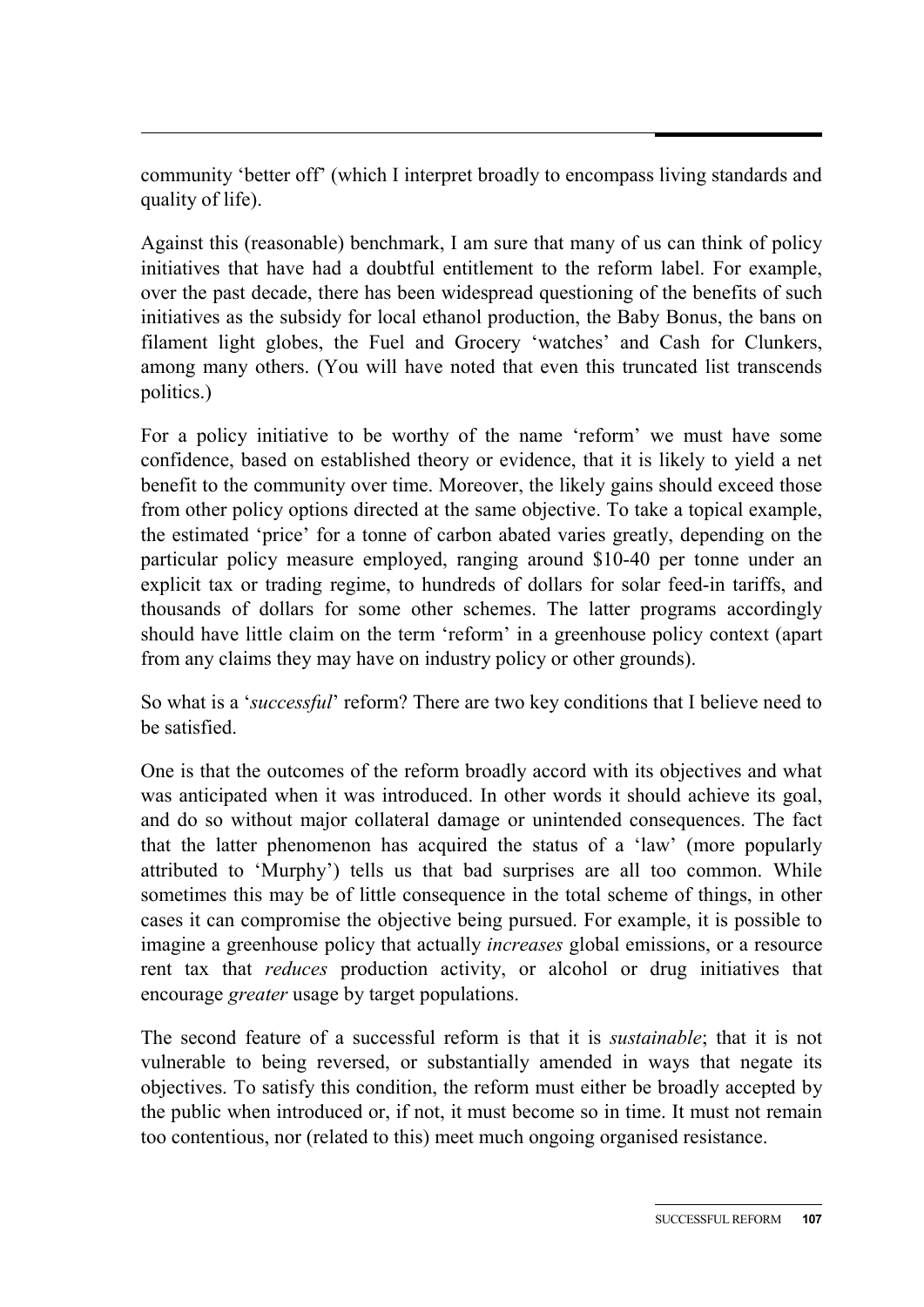This is illustrated by the contrasting experiences of the GST and Work Choices. The former, which was vigorously debated and opposed politically when implemented, has come to be accepted as an established part of the policy framework. Indeed the only remaining contention surrounding the GST is over its rate and coverage — and how the revenue should be distributed among the states. Work Choices faced similar initial resistance, but this did not subside after implementation. Rather, opposition escalated — ultimately contributing to the defeat of the government that introduced it.

Other illustrations that come immediately to mind are the 25 per cent tariff cut of 1973 versus the incremental program of 'tops down' tariff reductions introduced from the late 1980s, and the contrasting electricity market reform experiences of Victoria and NSW.

It follows that a reform could be a 'good' one at some level — in terms of its foundations and likely community-wide effects — yet still not be successful. Reform will often fail if its effects have not been sufficiently thought through or it does not win acceptance as being beneficial. Among such failures in earlier years one might arguably again include the original 25 per cent tariff cut, together with various aborted reforms in such areas as taxi regulation, property taxation, nursing home funding, pharmacies and broadcasting.

# **Why is it so** *hard***?**

Knowing what reforms are needed, while difficult enough to get right, is clearly only half the battle. Getting such reforms up, and making them stick, are arguably the more difficult challenges. There is nothing new or particularly Australian about this. On the contrary, it could be described as the natural order of things and has been long observed. In his famous little instruction manual for heads of state in Renaissance Italy, Nicolo Machievelli described the problem thus:

There is nothing more difficult to carry out, more doubtful of success, nor more dangerous to handle, than to initiate a new order of things. For the reformer has enemies in all who profit from the old order, and only lukewarm defenders in those who would benefit from the new.

While political scientists and public choice economists have since elaborated in more technical terms on the political and informational forces at work, Machievelli's insight remains the essential one.

The corollary to it is that often there is nothing easier for governments to do than to introduce *bad* policies, especially those that can meet the wishes of particular interest groups without being on the wider public's radar. Consider how easy it is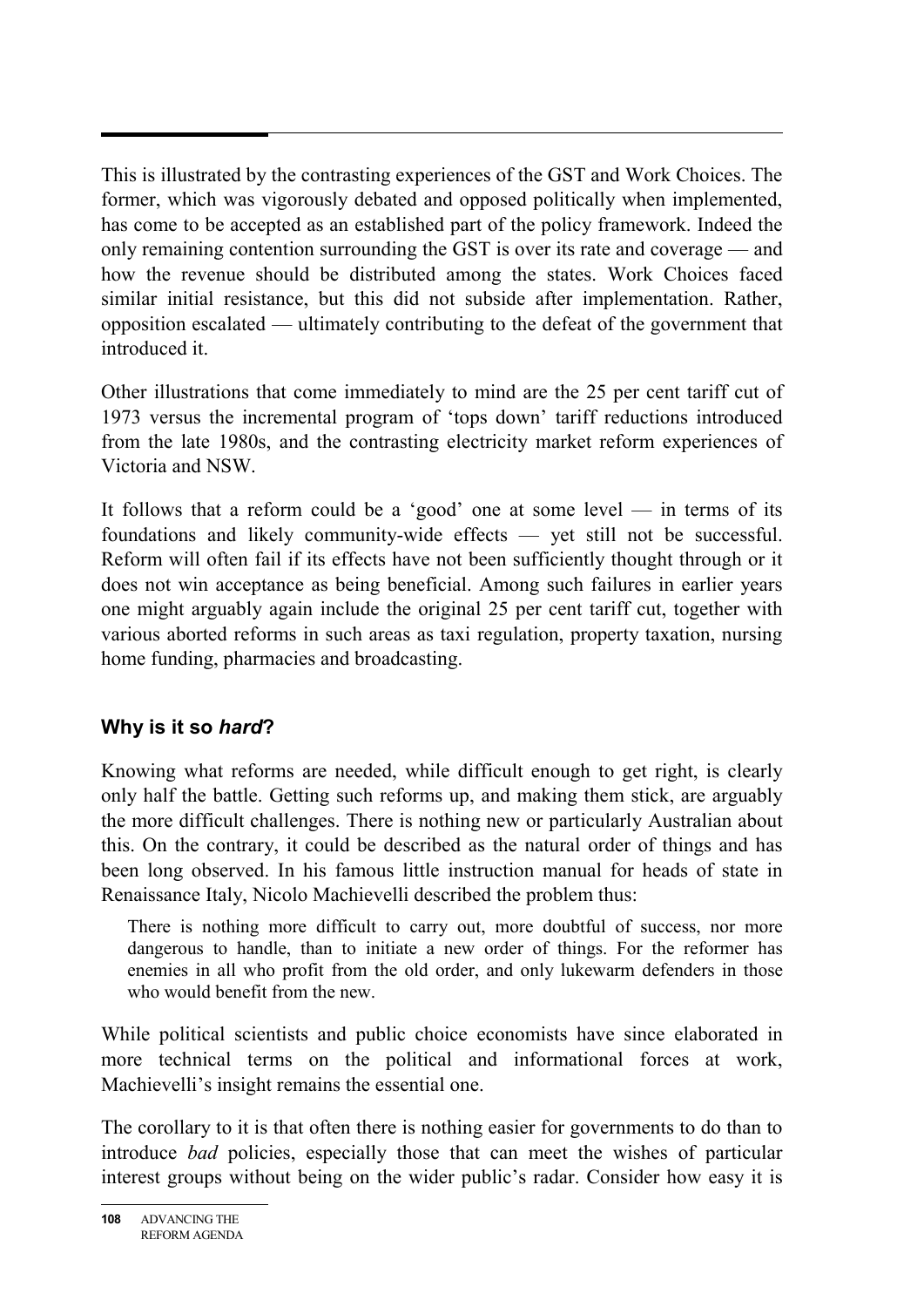for governments to provide a new subsidy or regulatory benefit to an industry or community group and how hard it can be to remove them again. Australia's tariff history once again provides the stand-out illustration, with the 'removal' phase having gone on for some 40 years so far, even then being partially offset by new forms of assistance along the way. But there are many others. For example, even the dismantling of the home insulation subsidy scheme, though it was in existence only a short time and having public support for its termination, required a special further assistance program to compensate the emergent suppliers who were beneficiaries of the scheme.

The obstacles to success are so great that any true reform might fairly be considered a significant achievement. This is particularly so in Australia's case, given the additional challenges posed by the relatively short and multiple electoral cycles in our Federal system. That Australia has successfully implemented as much reform as it has since the 1980s — reforms that have significantly enhanced the average living standards of Australians — is therefore something to be celebrated, and has attracted international attention.

#### **Achievements of the 'reform era'**

The range of reforms has been extensive. But some could be described as 'game changers' because of their scale or scope, or the ongoing impetus they provided for further necessary change and reform. Among these, the stand outs were the floating of the dollar in 1983 — which exposed structural weaknesses in our economy while facilitating adjustment to further necessary reforms and market shocks — and the opening of our markets to foreign capital and merchandise, which heightened competitive pressures on Australian enterprises and led in turn to pressure on governments for reforms that would reduce the costs of businesses and improve their operational flexibility.

The dismantling of centralised wage fixation and advent of enterprise bargaining was a key consequence — enabling firms more scope to fashion remuneration and work practices to the circumstances of their markets and regions. Another was the reform of inefficient government monopolies responsible for such vital infrastructural services as energy, telecommunications, transport and water. The reforms brought improved governance and more competition, yielding higher productivity and lower costs, with more cost-reflective pricing.

Those latter reforms commenced at the state level, but eventually found more consistent expression in the National Competition Policy, which also incorporated a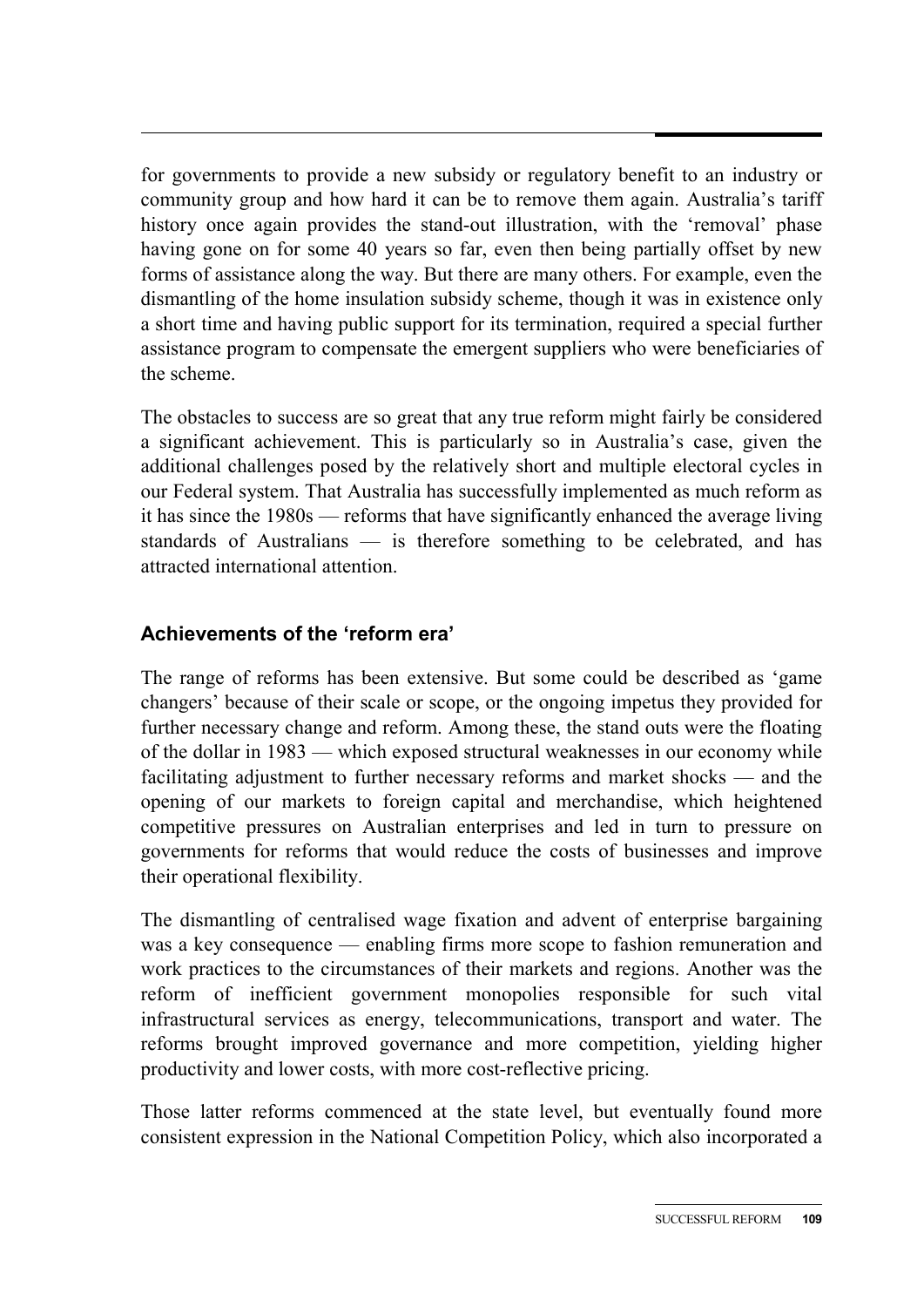process for systematically identifying, and testing the justification for, anticompetitive arrangements across the whole of Australia's regulatory landscape.

The 1980s also saw some important reforms to the tax system that reduced burdens and inefficiencies, and helped improve the attractiveness of Australia as a place to do business. These included the broadening of the tax base through the introduction of a fringe benefits tax, taxation of realised (real) capital gains, and plugging of various loopholes and exemptions (eg for the gold industry), combined with cuts to high marginal rates on income and the introduction of dividend imputation. While some unjustifiable tax concessions for investment were removed, a justifiable one for Research and Development was introduced. This period also saw the successful introduction of the Petroleum Resource Rent Tax.

There were also some path-breaking reforms in key social policy areas of education (notably the HECS scheme) and health (such as Victoria's 'casemix' funding mechanism).

Some of these reforms admittedly could be categorised as 'low hanging fruit'. But none were straightforward to engineer and nearly all faced high political hurdles at the time.

# **What were the success factors?**

A number of aspects of the 'design' of the reform program in this period help explain its success. One has already been alluded to — namely, the prioritisation or sequencing of reforms. Addressing major reforms one at a time enabled adequate public resources to be brought to bear, while also enabling a focussed public discussion. The sequence chosen — beginning with the international markets for currency, capital and goods — in itself created pressure for further reforms in key domestic markets (for labour and infrastructure services in particular). These gained momentum and ultimately accumulated into a reform program of considerable breadth. The range of ongoing reforms in different areas brought further advantages through the ability of losers from some reforms to become winners from others.

The pace of change in the different reform streams differed, depending on the nature of the market and the adjustment issues. Thus, while the floating of the dollar happened overnight, the tariff reform process, following the attempt to do essentially the same thing a decade before, became a gradual 'tops down' one. An incremental approach was also followed for the public utility and labour market reforms. The phasing of reforms served to reduce both the potential economic and political costs of adjustment. In addition, some specific labour and industry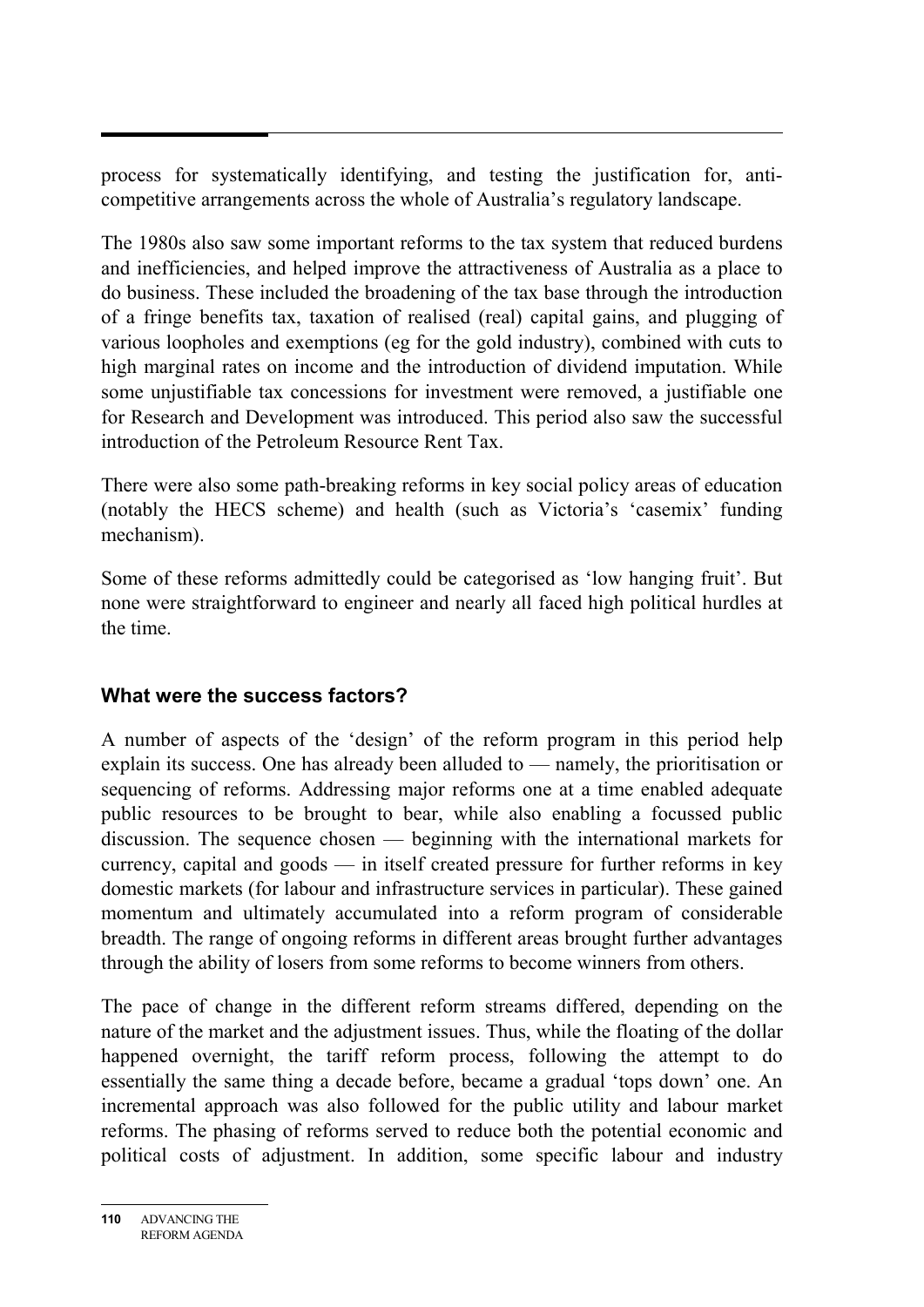programs were introduced to assist the adjustment process further (though with variable success).

These design features of the reforms of the 1980s and 90s, while important, can nevertheless only be part of the story. They beg the question of how such features were arrived at in the first place. And they are unlikely in themselves to have overcome the political economy obstacles noted earlier.

There are several other factors that I believe were of more fundamental importance. None could be said to be novel, let alone offering blinding insights. They boil down to what we would hopefully all accept as simply good process for developing public policy — a process that begins by identifying why change is needed; that then communicates this to the community; before going on to reach a policy solution that has been properly analysed, tested and, once again, explained. In all of this, leadership and institutional support were crucial.

#### *Establishing the need for reform*

A common theme in the successes of the 'reform era' was general recognition that reform was needed. This did not mean that there was *consensus.* It was to be expected that those who saw themselves disadvantaged by reform — and most real reforms involve some losers, at least in the short term — would resist it. Support was strongest among the professional policy cadre — within government, academia and the 'commentariat', including opinion media. But there was also strong support from peak business, and to some extent from community organisations, depending on the reforms. Broader public opinion, if not actively supportive, was at least not actively hostile.

Acceptance that reform was needed did not come about overnight. It emerged over time, with mounting awareness of the costs of the status quo and the potential gains from doing something about them. This in turn resulted from research and evidence on the deficiencies of existing policies, and deliberate efforts to communicate that information to the community.

For example, Australia is one of very few developed countries to have substantially liberalised its industry protection regime unilaterally, outside the conventional concession-swapping milieu favoured by other countries. It is hard to imagine this happening in the absence of evidence on the true levels of industry assistance, who benefitted from it and who effectively paid for it. A novel feature was the development of analytical tools to estimate relative (net) assistance levels across industries, and the impacts of protection not just on consumers but also on domestic user industries. As a result, the farmers and miners came to appreciate that, contrary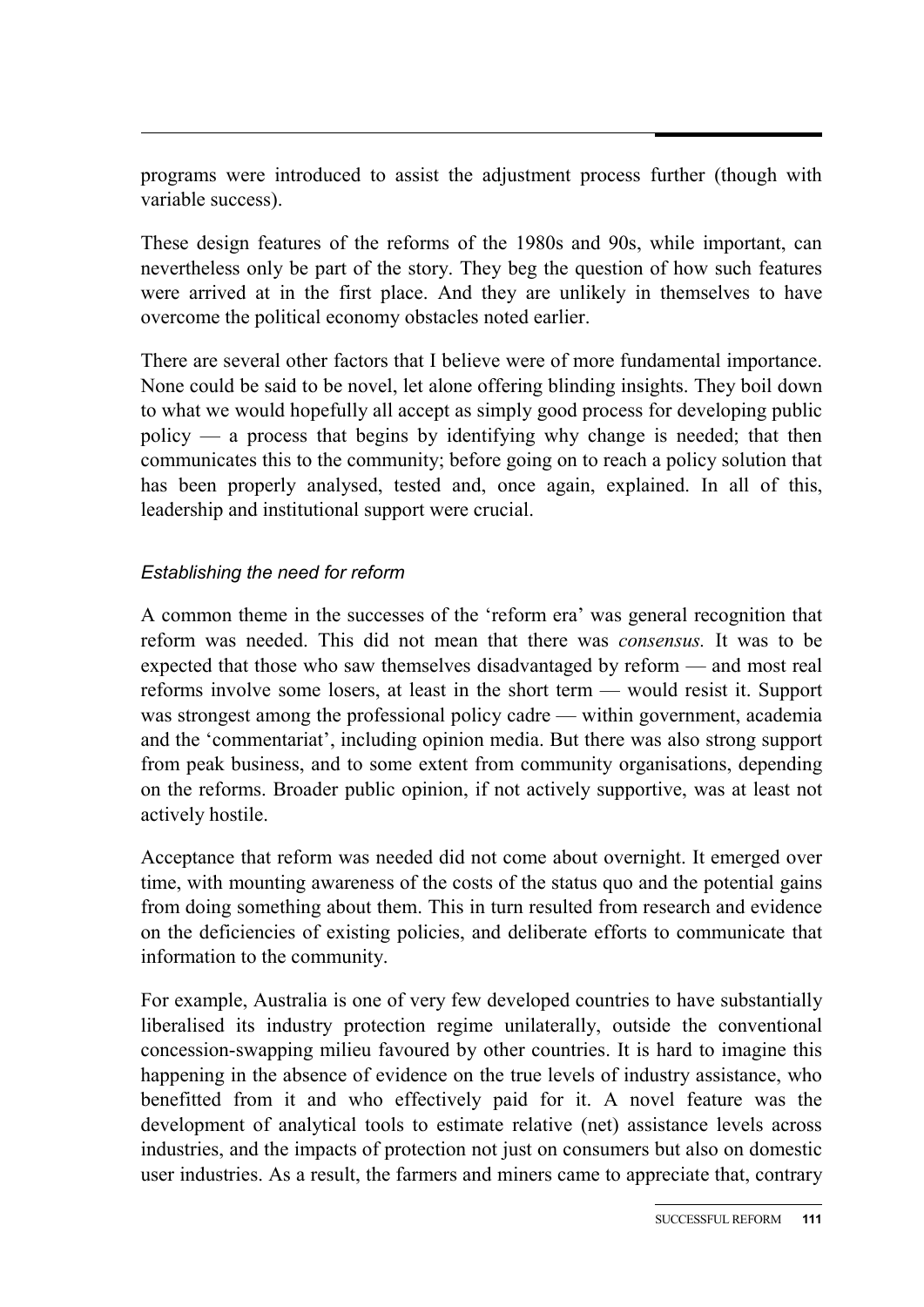to the accepted myth of 'protection all round', a tax on imports was actually a tax on (their) exports. They accordingly became a countervailing political force for reform.

Similarly, the reforms that eventually became the National Competition Policy were built on the foundation of evidence about the costs of existing anti-competitive arrangements that protected public utilities and other services. For example, it was demonstrated that many businesses, who were increasingly exposed to international competition, were bearing excessive costs for vital energy needs because of both inefficiencies in supply and cross-subsidisation of household demand. The costs to the economy of governments effectively using public utilities as vehicles for social welfare became manifest, informing public debate and creating increased momentum for reform.

A number of key reforms in social policy were similarly made possible by publicly available evidence of deficiencies in existing arrangements. Sometimes this evidence was counterintuitive, or contrary to the conventional wisdoms that had sustained the policies. For example the introduction of the HECS model of university funding (another Australian innovation) was preceded by information and public discussion about the perverse distributional effects of 'free' education. Similarly, regulatory reforms to reduce adverse selection in private health insurance as a consequence of the 'community rating' system — long an article of faith and regarded as politically untouchable — became possible through credible public evidence that the system had not only became inefficient and unsustainable, but ultimately also unfair.

Industrial relations provides a more mixed story. The initial moves to a productivity-based general wages policy, and then to enterprise bargaining, under the Hawke-Keating Governments, were founded more on commonsense than detailed empirical verification of the costs of the status quo. Nevertheless, some benefitted from research demonstrating the adverse effects on costs and productivity of work practices in 'strategic' industries (coal, building and construction, stevedoring, meat processing) and research on such issues as youth and long-term unemployment and their relationship to wage-setting.

# *Finding and selling the solution*

The major reforms that defined this era also followed considerable research and public testing of the pros and cons of different possible reform measures. This generally occurred through review processes that made effective use of discussion papers, draft reports or 'green papers'. In most cases, sufficient time was allotted to the consultation processes to enable proposals to be properly explained, digested and responded to, and to inform a wider public debate. This was central to the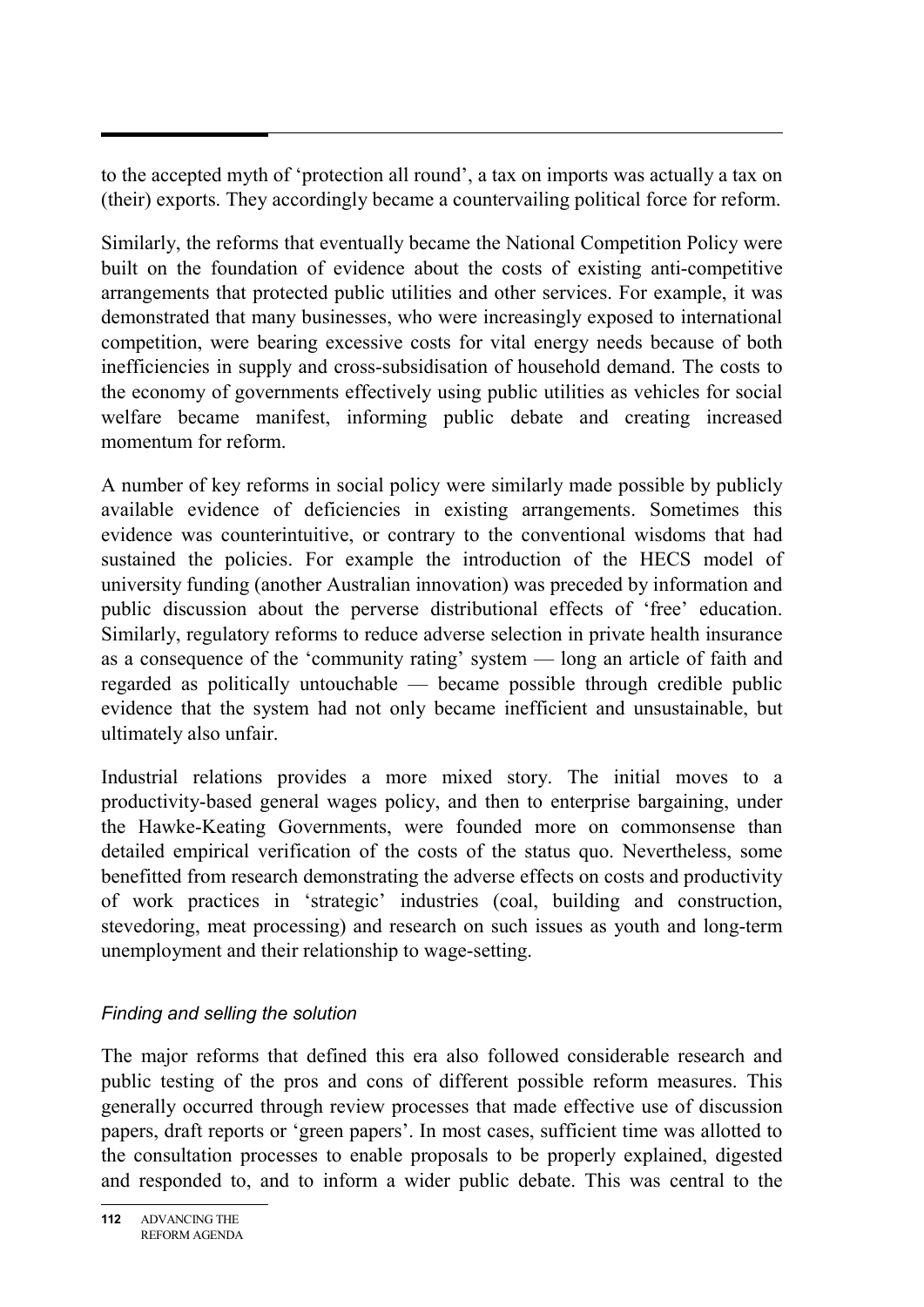industry assistance and national competition policy reform processes, as well as to the major reforms to financial regulation and taxation.

In the latter case, the Labor Government, on coming to power in 1983, had the advantage of a detailed report on taxation reform instigated by the preceding Coalition Government (though still not acted upon). Specific proposals in the Asprey Report were developed for further public discussion, with this process culminating in the Tax Summit of 1985. Some options, notably the GST, did not find sufficient favour and were jettisoned, but as noted, other important changes were implemented, including capital gains taxation and imputation. (Only one reform — the abolition of negative gearing — was subsequently reversed.) As we know, the GST was to make two further appearances in the public arena before ultimately getting up, demonstrating that even reforms with strong credentials often need considerable time and effort before winning sufficient support to make them politically viable.

The process of exposing reform options to proper public scrutiny and debate, in most cases resulted in significant changes to what was actually implemented. In some cases, these were necessary improvements to make the reform more costeffective, or to avoid what would have been unintended consequences that only became apparent through such consultation. In others, changes were negotiated to overcome political resistance (as finally for the GST). In both circumstances those changes ensured that reforms could be implemented and, importantly, sustained.

The experience has been that consultation is valuable not only to develop and get acceptance for broad reform options, but also to get the detail right in the option that is finally implemented. For example, the Petroleum Resource Rent Tax took a couple of years to be developed and a couple more to be refined, through intensive consultations with industry, before it was finally implemented in 1989. The detail of the Life-time Community Rating Scheme took some 18 months to work through, once the Government had accepted its in-principle merit following the Industry Commission's 1997 inquiry into private health insurance.

Without good feedback on the design details, even a broadly agreed reform can run into trouble through implementation glitches and unintended consequences. Some of the most useful feedback often comes, not from experts, but from those in the firing line of the new policy (especially in relation to its workability and compliance costs).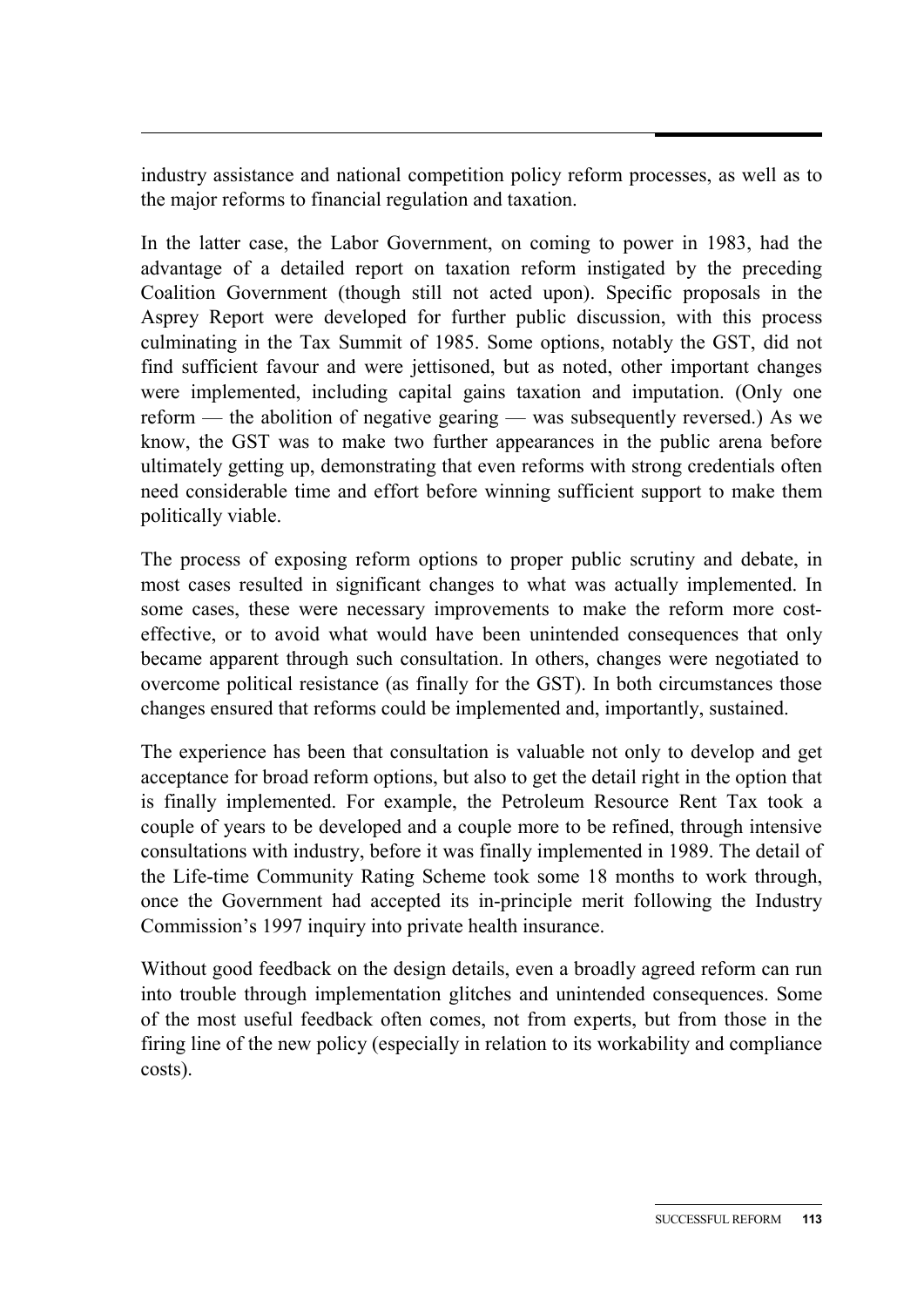#### *Institutions and processes mattered*

Evidence, analysis and their influence on the environment for reform did not occur in a vacuum. Institutions and processes within government played a crucial role in the reform successes.

Virtually every major reform in that period was preceded by public review processes that were commissioned by but conducted at arms length from government; that undertook in-depth research and analysis, and that engaged in extensive public consultation. These included the Asprey Review, the Campbell and Martin reviews of the finance sector; the series of inquiries into industry assistance, government business enterprises and other competition-related topics conducted by the IAC and Industry Commission, and the Hilmer review of national competition settings.

These reviews played a central role in establishing the case for reform, and in identifying (and explaining) the best solutions. In most cases, they drew on earlier work, and often considerable time elapsed before their recommendations were finally implemented — in some instances after a further election or change of government. This again demonstrates the importance of *time* to reform: allowing enough of it, and choosing the moment.

The arms length nature of these reviews had a number of important benefits. For one thing, it meant that the reviews were generally seen as being not only 'expert', but above politics — in what were often politically sensitive, as well as complex, areas of public policy. This ensured that their recommendations carried more weight with the community. At the same time, because the reviews were removed from executive government (at least in a formal sense — they often had secretariats composed largely of departmental officials) the governments of the day had the advantage of 'deniability'. They also had an opportunity, at a distance, to read the public's reaction and to consider the implications of different courses of action.

As an aside, it is a fact that most members of the community are rationally ignorant about policy detail, but they are not oblivious to good process. Their very ignorance about complex policy matters means that they look to institutions in which they can put their trust, and those institutions and processes can become politically very important in advancing reform. Arguably one reason for the loss of support for the 'Carbon Pollution Reduction Scheme' in the lead-up to the last election, for example, was the 'Climate-gate' email scandal that weakened the IPCC's authority on the (incomprehensible to most) science of global warming.

In the case of the National Competition Policy, the Hilmer Review identified a procedural way forward, as well as making recommendations for specific policy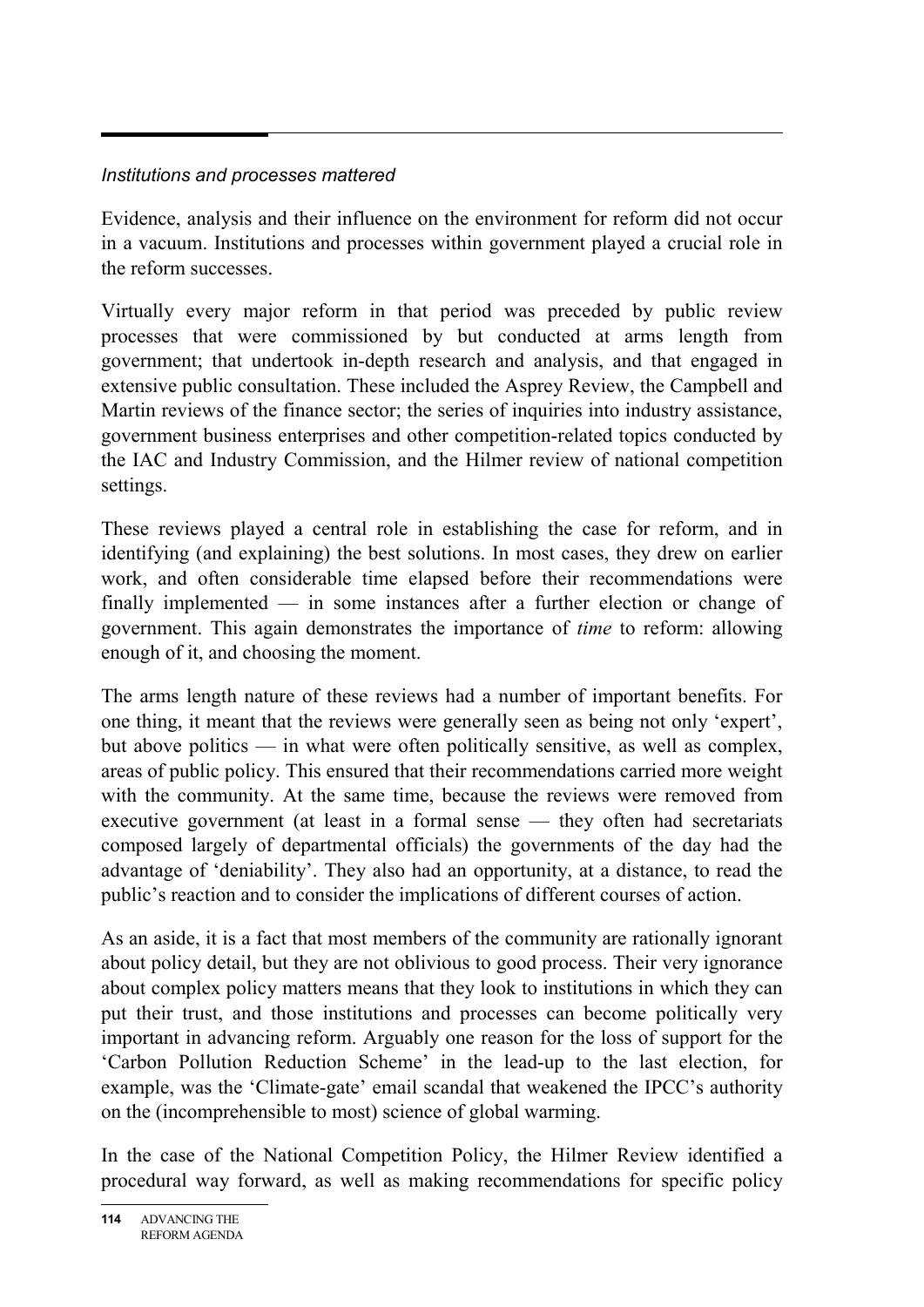actions. It thus spawned many smaller, more targeted reviews in different jurisdictions, with public benefit as the common assessment criterion. The National Competition Council was the institutional vehicle for bringing coherence to this process and played an important role in sustaining ongoing reforms (armed with the ability to recommend fiscal sanctions if justifiable reforms did not proceed).

Nevertheless the experience of the NCP's legislative review program was that 'reviews ain't reviews'. The quality of the reviews undertaken in that period was highly variable. This was in part due to the sheer number of them, which exceeded the resources available to do them all well. A proliferation of reviews also confused the public about what was important, and what governments were trying to achieve. There was an emerging sense of 'reform for reform's sake' and this was unhelpful to further progress.

A related problem was that many of the reviews lacked sufficient distance from the policy department most concerned with the outcome. Experience tells us that if external consultants are to properly inform public policy, there must be governance arrangements that can effectively deter them from simply reflecting or secondguessing their client's wishes. These are also important to the wider credibility of the reviews. However such arrangements are not very common. More often, consultants seem to be engaged with the opposite intent.

#### *Leadership was paramount*

The reform era was unusual in the quality and depth of political leadership. It was manifest not only at the Federal level, beginning with Bob Hawke's ascendancy in 1983, but also among key states. Moreover, the leaders of the reformist governments often had the benefit of Opposition leaders who were broadly supportive of the major reforms.

Leaders with the right vision for a better Australia and the skills to realise it, were fundamental to all the individual success factors just described — they could be said to be have been the ultimate success factor.

Their effectiveness was enhanced, however, by other initiatives at the political level for which they were ultimately responsible. These included effective cabinet processes and special committees to provide forums for scrutiny and debate. Among these, the Structural Adjustment Committee of Cabinet was perhaps the most notable. It enabled a more coherent approach to identifying priorities within the wider structural reform agenda, as well as bringing cross-portfolio scrutiny to individual reform proposals, enabling the various impacts and tradeoffs economic and political — to be discussed among the most relevant Ministers.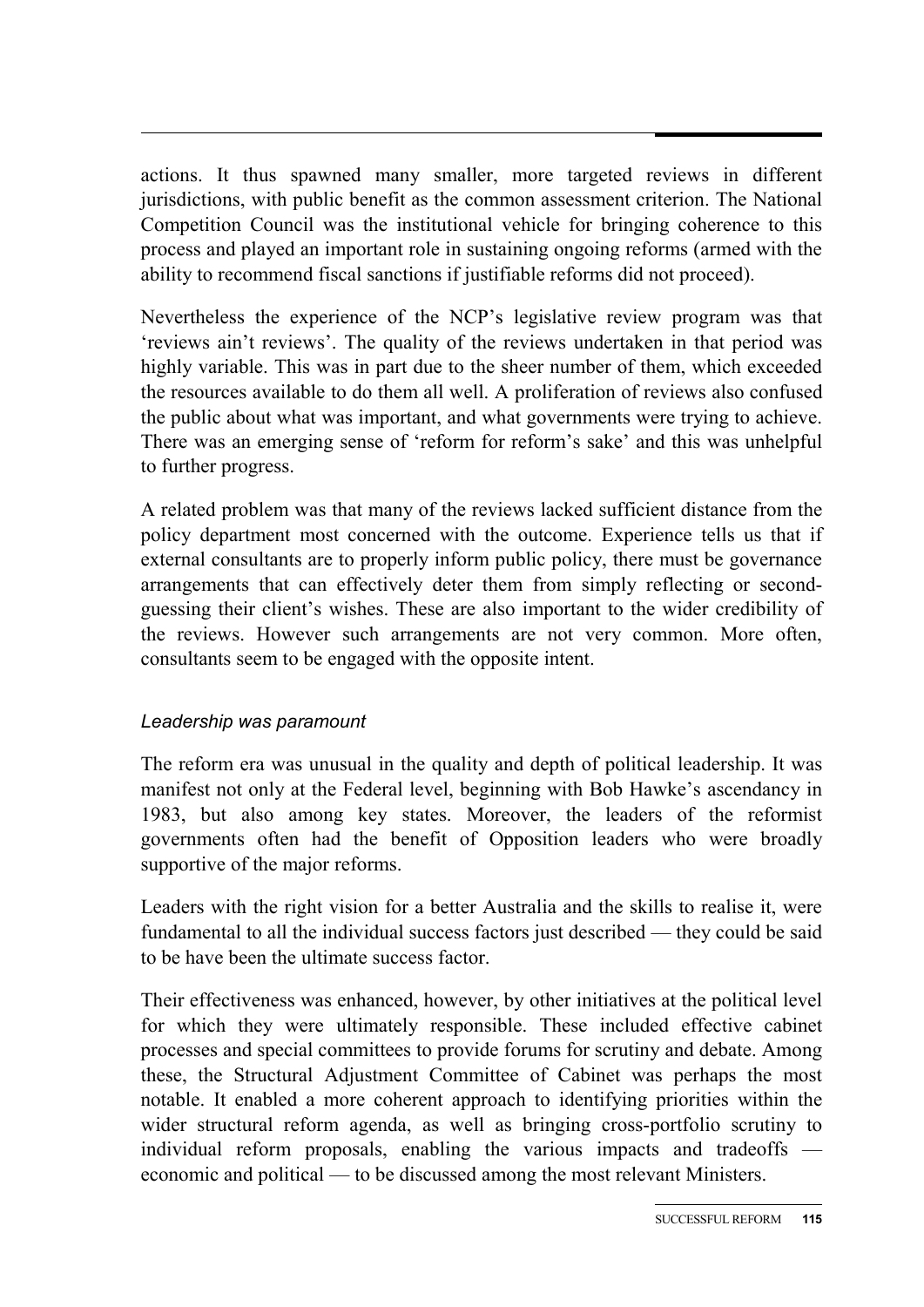Another key ingredient lay within the offices of the political leaders themselves namely, the people they chose as their advisers. The high calibre and extensive experience of 'political staffers' at that time has perhaps never been equalled. It ensured that the leaders not only received good advice, overlaying that from their departments, but that they had people of substance around them to act as sounding boards and, importantly, to 'speak truth to power'.

As noted, the task of reformist leaders in that period was also made politically more tractable by the support they often received from the 'other side'. For example, it was crucial to the second round of tariff reductions in 1991, with recession clearly looming, that Keating's 5 per cent target, though challenging, was more moderate than Hewson's target of zero!

Moreover, the Reform Era was also characterised by strong support from business. The Business Council of Australia, National Farmers' Federation, Australian Mining Industry Council and Australian Chamber of Commerce and Industry were prepared to back key reforms publicly, even those that some of their members may not have liked. That was partly because, as organisations encompassing wide interests, they could rely on the support of other constituents, but it also reflected the qualities of the people leading those organisations. A similar observation could be made about the Australian Council of Trade Unions, which supported, or at least did not actively oppose, a number of key reforms, including enterprise bargaining, more pro-competitive arrangements for public utility services and, to some extent, trade liberalisation.

# **The challenges ahead**

So what does all this mean for the challenges we face in advancing reform today and into the future? While there were clearly some special forces at work during the Reform Era, most of the success factors are surely generaliseable. If anything, the systematic approach to identifying, prioritising and building political support for structural reform — which the OECD has referred to approvingly as 'the Australian model' — would seem more relevant than ever. Following the recent election, Government ministers emphasised that the imperative was to build consensus behind all their policies to get them through Parliament.

The challenge implicit in this, of course, is to achieve necessary political support for the *right* policies. This applies within COAG as well as within the Federal Parliament. While there is a large menu from which to choose — the COAG Reform Agenda alone entailing some 200 policy initiatives — governments cannot prosecute reform successfully on too many fronts at once. A key lesson from the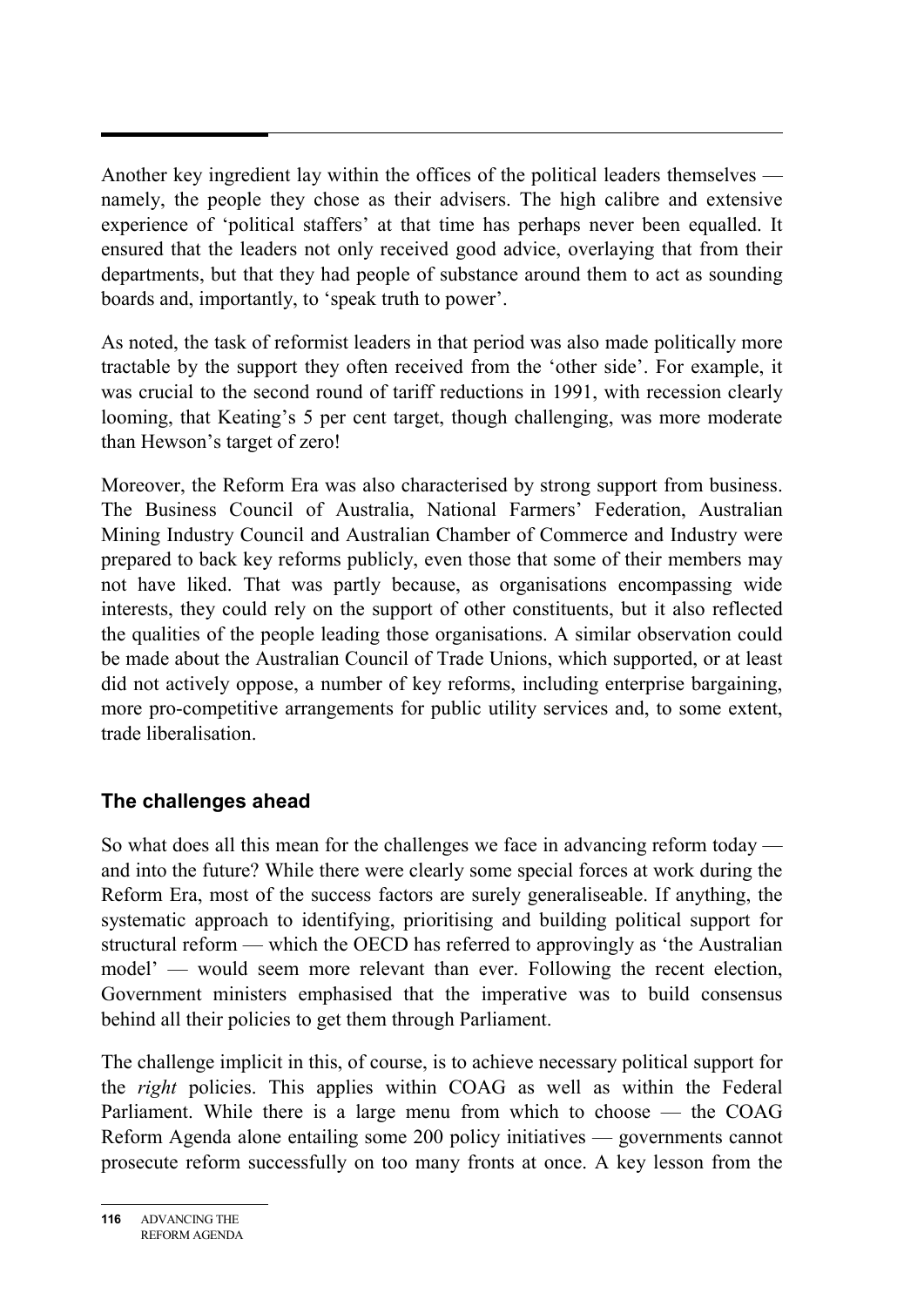past is that prioritising and sequencing the reform effort are fundamental to its success.

The current economic context for considering reform priorities to promote productivity is itself a challenge. One key dimension is the budgetary constraints that governments face in the aftermath of the Global Crisis. This has limited the scope for governments to promote productivity improvements through further spending and investments in the human capital and infrastructure areas that have been at the centre of the COAG Reform Agenda, pre-dating the crisis. (Moreover, many of those reform areas cannot yield productivity dividends for a decade or more.)

A second challenging feature of the current public policy landscape is paradoxically a bi-product of our economic *success,* namely structural pressures associated with the mining boom.

The 'two (or three!) speed economy', as it is now called, is not a new phenomenon in Australia, though it is a few decades since its last major manifestation. (In earlier times it was labelled the 'Gregory Effect', after Professor Bob Gregory's 1976 exposition of the forces at work.) Now, as then, the chain of economic impacts begins with windfall wealth from mining and increased domestic spending on nontraded goods, squeezing other traded goods industries via real appreciation of our currency. There are also some more direct impacts on the supply side, to the extent that mining competes labour away from other sectors. However, the main pressures have come from higher incomes and consumption of domestic services, accentuating longer term structural trends.

The combination of fiscal constraints from the Global Financial Crisis and structural pressures from the mining boom suggests that the productivity enhancing reforms that deserve some priority right now are those that can reduce business costs and enhance the economy's supply-side responsiveness, while being fiscally parsimonious.

Attempts to counter structural pressures by either hobbling the mining sector or (further) assisting manufacturing, could only detract from Australia's longer term productivity performance and living standards. Indeed, there is a stronger case than ever right now for *reducing* any government assistance to manufacturing (or other) activities that is not justified by genuine market failures — to free up skills needed in the expanding sectors. As the Commission has noted previously, this would be a win for both productivity and the budget. (Concerns about the possible reversal of our good fortune at some point would be better met by saving some of it for later than undermining it.)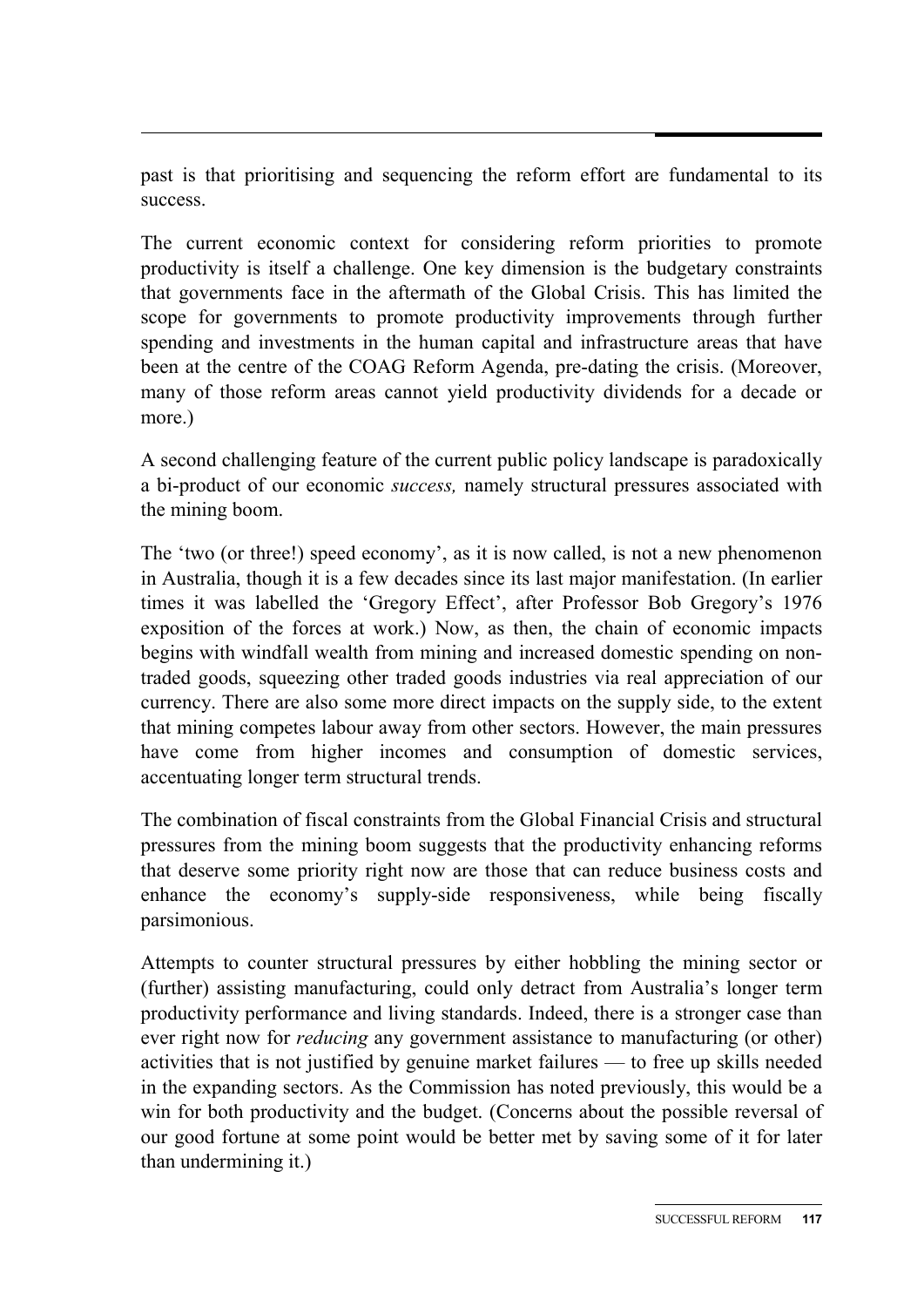Other big spending areas previously identified as providing scope for 'win-win' reforms, include government procurement (not forgetting *defence* procurement that favours high cost local production — like submarines costing multiples of equivalent imported models — without a clear quid pro quo for society); infrastructure projects that do not demonstrably yield a net social benefit (not forgetting railways), and those human services programs where benchmark data suggest scope for more cost-effective delivery (especially health services, given their magnitude and growth trajectory).

Most other prospective territory for productivity enhancing reform is regulatory in nature, with attention needing to be given not only to reducing compliance burdens (where progress is being made) but also to regulatory constraints on flexibility and adaptability at the enterprise level, and regulations that distort business decisionmaking. As noted previously, the challenge here is both to reform existing regulations and to prevent *new* regulatory impositions that would erode our productivity performance. Regulatory proposals that would have pervasive effects across the economy need particular scrutiny, especially those impacting on the markets for labour and capital, and key infrastructural inputs to production such as transport (not forgetting coastal shipping), energy, telecommunications and water.

Among these, industrial relations regulation is arguably the most crucial to get right. Whether productivity growth comes from working harder or working 'smarter', people in workplaces are central to it. The incentives they face and how well their skills are deployed and redeployed in the multitude of enterprises that make up our economy underpins its aggregate performance. It is therefore vital to ensure that regulations intended to promote fairness in Australia's workplaces do not detract unduly from their productivity. Getting the balance right is challenging and requires careful ex ante assessment and ex post review. This is particularly important in the context of the structural pressures described earlier, given the premium they place on flexible, adaptable labour markets. However, regulatory changes (in both directions) have generally been exempt from even the cursory obligations of regulation impact statements. If we are to secure Australia's productivity potential into the future, the regulation of labour markets cannot remain a no-go area for evidence-based policy making.

The renewed policy priority being attached to carbon pricing also has significant implications for productivity. Given the marked asymmetry between the costs and benefits of action by Australia — pending a significant global response — perhaps the strongest economic argument for carbon pricing is that it would displace more costly alternative measures targeted at particular products or technologies. If this were not achieved, the potential value of any new economy-wide instrument would be compromised. Unfortunately, most of the programs in question serve more as